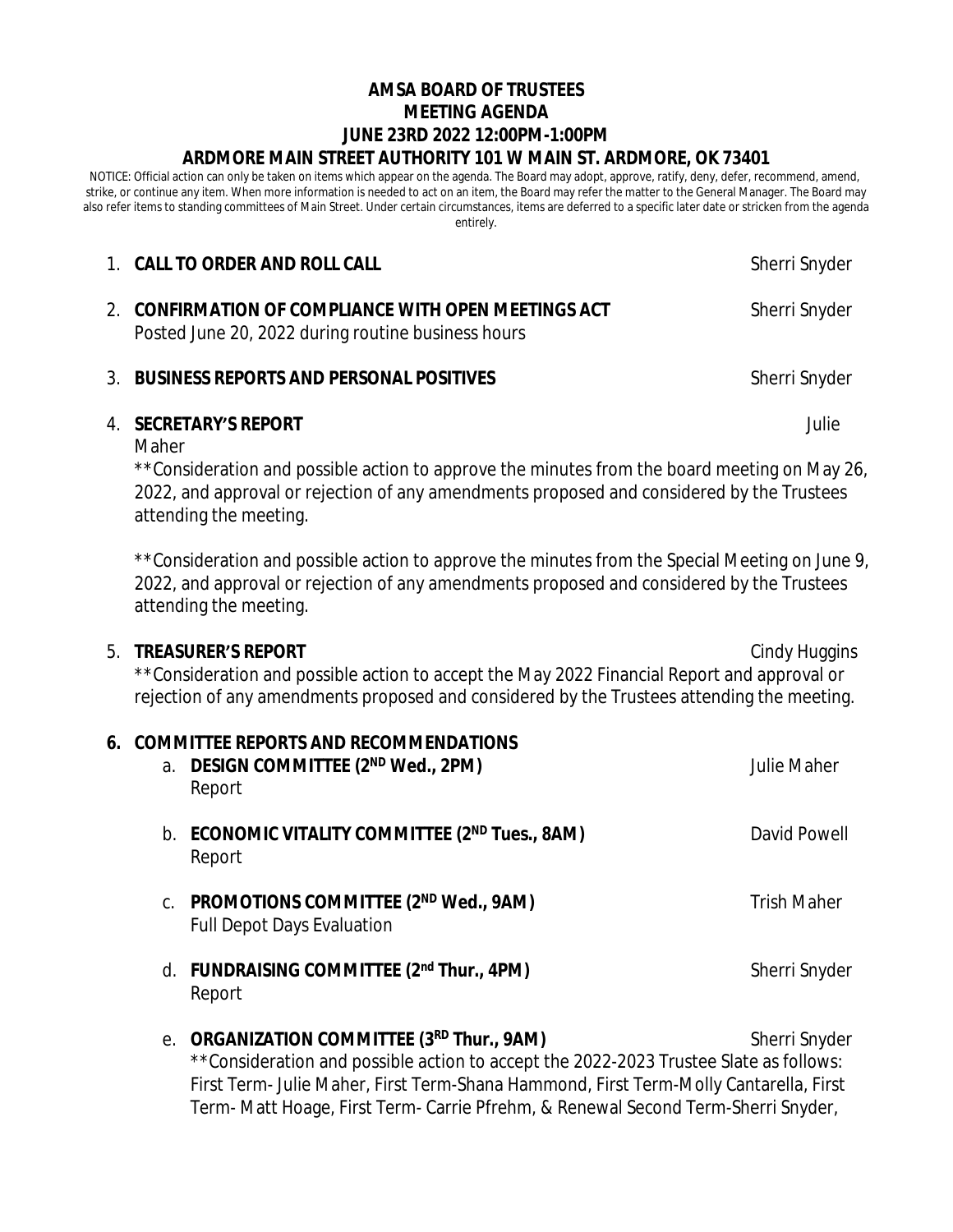and approval or rejection of any amendments proposed and considered by the Trustees attending the meeting.

\*\*Consideration and possible action to approve the landscaping bid from Lambert Pest & Turf for June 2022-June 2023 for a flat monthly fee of \$462.50 and approval or rejection of any amendments proposed and considered by the Trustees attending the meeting. A second bid was requested by Deaver Landscaping and they declined to bid.

\*\*Consideration and possible action to approve the sale of Tivoli Building contents (surplus declaration) and approval or rejection of any amendments proposed and considered by the Trustees attending the meeting.

Landfill – Trash Items Oklahoma Iron & Metal – none Auction – none **Bids**

Individual items – display case, office furniture, & cabinetry – under 25k unsealed Everything else as a lot -Christmas items, event decorations, event supplies, small office supplies, broken office furniture, & old file cabinets. -under 25k unsealed

\*\*Consideration and possible action to accept the position job description for an Administrative Assistant and approval or rejection of any amendments proposed and considered by the Trustees attending the meeting.

\*\*Consideration and possible action to approve Organizational Committee to move forward with the hiring of an Administrative Assistant position and approval or rejection of any amendments proposed and considered by the Trustees attending the meeting.

## **2022-2023 outlook**

July-new Trustee Training, Non-Profit Training, no committee meetings, & new committee chairs and members to be assigned.

July Board of Trustee meeting will be conducted on July 22, 2022. Director Mike Fina of the Oklahoma municipal league will join us for this meeting. We will do the 21-22 closeout, auditor selection, budget approval, & Depot Park Lease agreement.

|                                                                                                                                                                                                                                               | <b>DEPOT PARK UPDATE</b>                 | <b>Todd Yeager</b> |  |
|-----------------------------------------------------------------------------------------------------------------------------------------------------------------------------------------------------------------------------------------------|------------------------------------------|--------------------|--|
| 8.                                                                                                                                                                                                                                            | <b>STAFF REPORTS</b><br>Tahlequah report | Allison Meredith   |  |
| 9.                                                                                                                                                                                                                                            | <b>ANNOUNCEMENTS</b>                     | Sherri Snyder      |  |
| 10. NEW BUSINESS<br>Sherri Snyder<br>As defined by the Oklahoma Open Meeting Act 25 OK Statutes $\S$ 311 (A) (9) as "matters not<br>known about or which could not have reasonably been foreseen prior to the time of posting<br>the agenda". |                                          |                    |  |